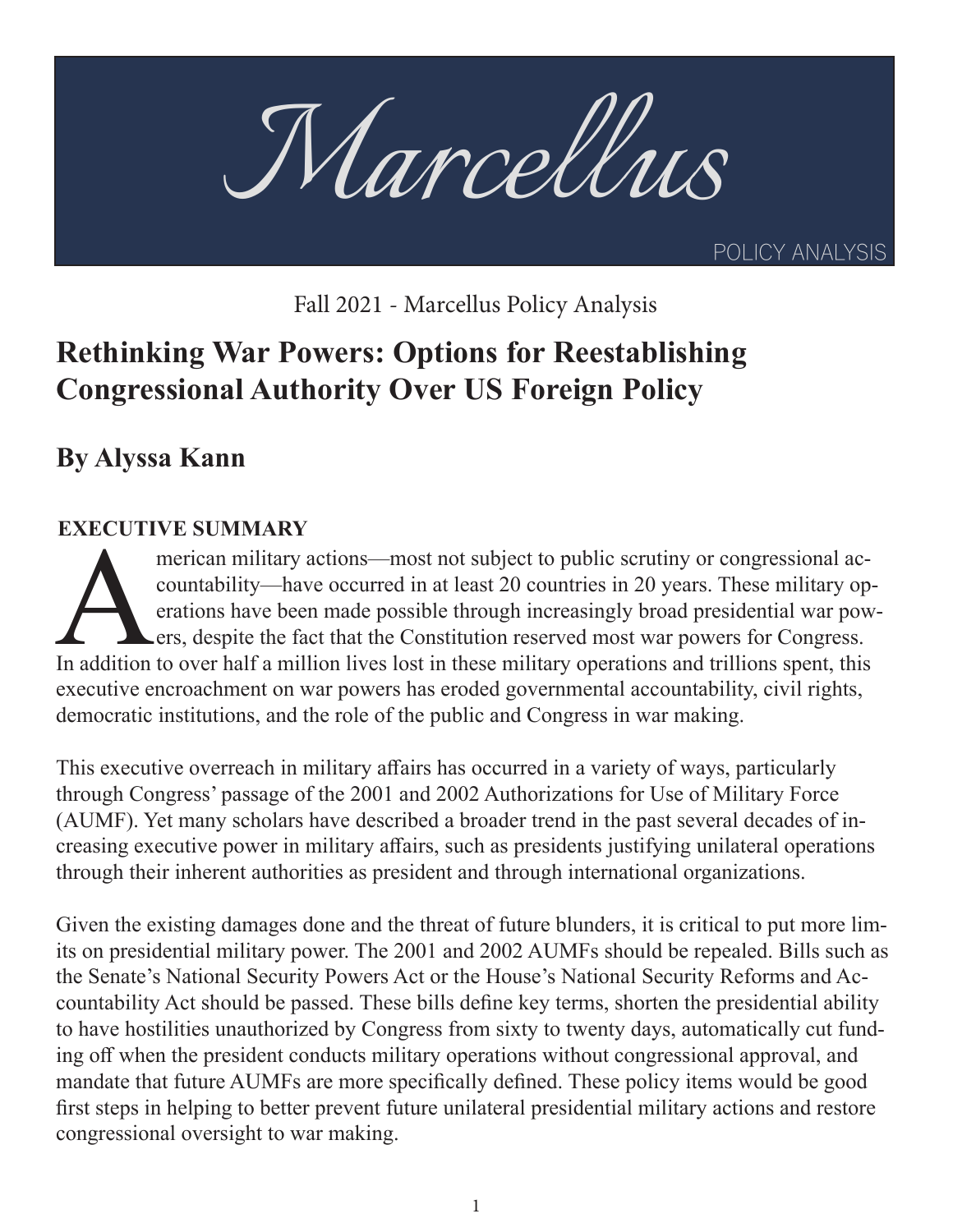## **An Imbalance of Powers**

Yemen. Somalia. The Philippines. Djibouti. And American military operations in many more countries across the world. Over 929,000 lives lost and eight trillion dollars, according to Brown University's Costs of War project.<sup>1</sup> No American voted for these military operations, despite a system of governance which hypothetically is representative of the public's interests. Americans' elected representatives did not vote on all of these military operations, either. Rather, many of them have been allowed as a result of an increasing trend in recent decades concentrating war powers in the executive branch instead of the legislative branch. This increasing executive encroachment on the balance of powers has facilitated unnecessary American military aggression abroad that has not been subject to public scrutiny or congressional accountability.

In Professor Sarah Burns' book, *The Politics of War Powers: The Theory and History of Presidential Unilateralism*, she describes how war powers were divided among the three branches of U.S. government. She stated, "The delicate separation and overlap of powers in the realm of war are designed to provide presidents a sufficiently large sphere of unilateral action to maintain security while simultaneously requiring congressional input for any large or sustained operation."2 An idea built into the separation of powers was that the branches must work together, and as many understand it, the president's war sphere was designed for defensive actions, while legislative powers extended it beyond that. In the words of James Madison, the balance of powers allowed for "ambition to check ambition."3 Yet arguably, according to many scholars, the United States has strayed from this vision: instead, the executive enjoys unilateral military power with little congressional oversight.

# **Recent AUMFs Have Led to Unnecessary Conflicts and Dramatically Extended Executive Military Power**

The 2001 and 2002 AUMFs mired U.S. troops in military operations in over 20 countries, many of them unrelated to the war authorizations' original mandates and expanded presidential war making powers.<sup>4</sup> Both AUMFs need to be repealed by Congress.

# **The 2001 AUMF Expanded Presidential Power Beyond Its Original Remit**

Three days after the 9/11 terror attacks, Congress passed S.J. Res. 23, a joint resolution "To authorize the use of United States Armed Forces against those responsible for the recent attacks launched against the United States."5 S.J. Res. 23 was signed into law by President W. Bush on September 18, 2021, becoming Public Law 107-40, known as the 2001 Authorization for Use of Military Force (AUMF).<sup>6</sup>

The bill granted the president the power "to use all necessary and appropriate force against those nations, organizations, or persons he determines planned, authorized, committed, or aided the terrorist attacks that occurred on September 11, 2001, or harbored such organizations or persons, in order to prevent any future acts of international terrorism against the United States by such nations, organizations, or persons." As the Congressional Research Service noted, this was the only AUMF passed by Congress which authorized military force against "organizations and persons."7 The bill did not include a sunset clause*;* up until that point, nearly a third of AUMFs had included one.<sup>8</sup>

The bill was passed unanimously by Congress, with the exception of one dissenting vote from Representative Barbara Lee. She was afraid that the bill too broadly defined the executive's power; Lee cited the memorial service she had attended that same day in her dissent: "As we act, let us not become the evil that we deplore."<sup>9</sup>

Although she was harassed by the public for her decision, Lee's dissent was prescient. The executive branch has used the 2001 AUMF to justify a range of expansive presidential powers and military operations in the ensuing twenty years. At least 41 military operations have been in at least 20 countries, ranging from Georgia to Djibouti to Ethiopia to Iraq.10 A letter from a coalition of groups advocating to repeal the 2001 AUMF noted, "This sustained use of military force is the longest in U.S. history, having lasted longer that [sic] the Civil War, World War I, and World War II combined."11

Although not named explicitly in the AUMF, which just stated it targeted those who perpetrated  $9/11$ ,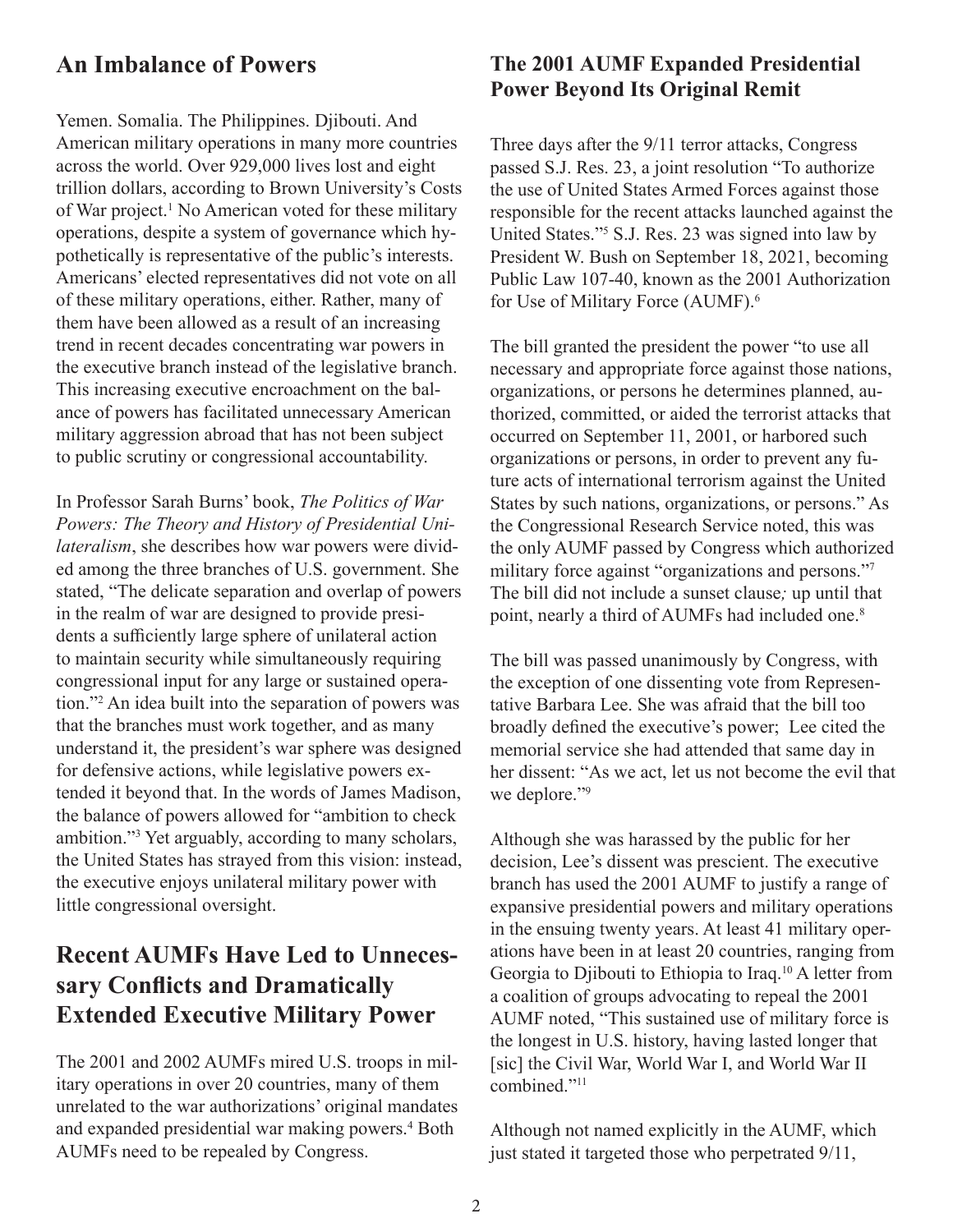Congresspeople had intended for the targets of this AUMF to be Al Qaeda and the Taliban.12 However, over the years, many of the presidential military actions that have been justified via the 2001 AUMF have been unrelated to the law's original 9/11 enemy mandate. For example, the 2001 AUMF was used by President Obama to justify military action against the Islamic State, even though the Islamic State did not exist in 2001, and Al Qaeda and the Islamic State had been fighting against each other since 2014.<sup>13</sup> This maneuver was achieved through another aspect of the 2001 AUMF, that was not in the bill's original language: the tack-on of "associated forces," first done by President Bush and continued by successive presidents, to expansively refer to groups other than Al Qaeda and the Taliban.<sup>14</sup> The public may not even ever know the whole scope of these conflicts initiated by the executive—the full list of entities the U.S. is fighting against is classified.<sup>15</sup>

In addition to being the justification for military operations, the 2001 AUMF was also the justification for President Bush's indefinite detention program at Guantanamo Bay.16 As the Congressional Research Service noted, "the George W. Bush Administration claimed that the President's Commander-in-Chief authority entails inherent authority with respect to the capture and detention of suspected terrorists, authority he has claimed cannot be infringed by legislation, meaning that even criminal laws prohibiting torture were deemed inapplicable to activities conducted pursuant to the President's war powers."<sup>17</sup> While this was challenged legally, the Supreme Court upheld that because Congress had passed the 2001 AUMF, this use was an allowable extension of the war. This 2004 Supreme Court action also was used as the justification for the Bush administration to conduct extensive surveillance on American citizens via the National Security Agency.<sup>18</sup>

#### **The 2002 AUMF**

Public Law 107-243, the Joint Resolution "To authorize the use of United States Armed Forces against Iraq" is known as the 2002 AUMF. While it served as the "the green light for the George W. Bush administration's ill-advised invasion of that country in 2003" in the words of Stephen Walt, the 2002 AUMF was used in legally creative ways by presidents after Bush to apply to other, unrelated military operations. These

include President Obama's 2014 campaign against ISIS—for which the 2002 AUMF was a partial justification—as well as President Trump's 2020 assassination of Iranian General Qassem Soleimani.

The law is not necessary, according to the Biden administration—no current military operations rely on it —and the House has recently repealed it.<sup>19</sup> According to Brian Finucane, if the law is repealed by the Senate, "it would be the first time in 50 years that a use of force authorization had been terminated by Congress. Appropriately enough, the last time Congress repealed such an authorization it was the Gulf of Tonkin Resolution, the principal statutory authority for the Vietnam War."20

Even though no presidential military operations are presently being justified by the 2002 AUMF, it is imperative that it is repealed by the Senate. Like the 2001 AUMF, the 2002 AUMF far too widely extended executive power. The fact that President Trump was able to unilaterally bomb an important Iranian leader and use the 2002 AUMF as justification demonstrates the danger in allowing it to remain on the books and remain an ever-constant overreach of executive privilege. As Harvard University Professor Stephen Walt said of the 2001 and 2002 AUMFs, "Extending congressional authorizations in this way makes a mockery of the rule of law as well as the more fundamental principle that presidents should not be able to go to war on their own or expand military actions beyond their original mandate."21

# **Other Expansive Presidential Military Powers**

Although the conversation around war powers typically focuses on the 2001 and 2002 AUMFs, they are not the only mechanisms that have extended executive military power in recent years. Presidents have frequently used resolutions and agreements from international organizations, as well as justifications that they have the constitutional authority because they are commander-in-chief and/or have "foreign affairs authority" under their Article II constitutional powers, to justify military operations which have not explicitly been approved by Congress.22 Military operations justified by presidents in such ways include President Truman in South Korea, President Clinton in Bos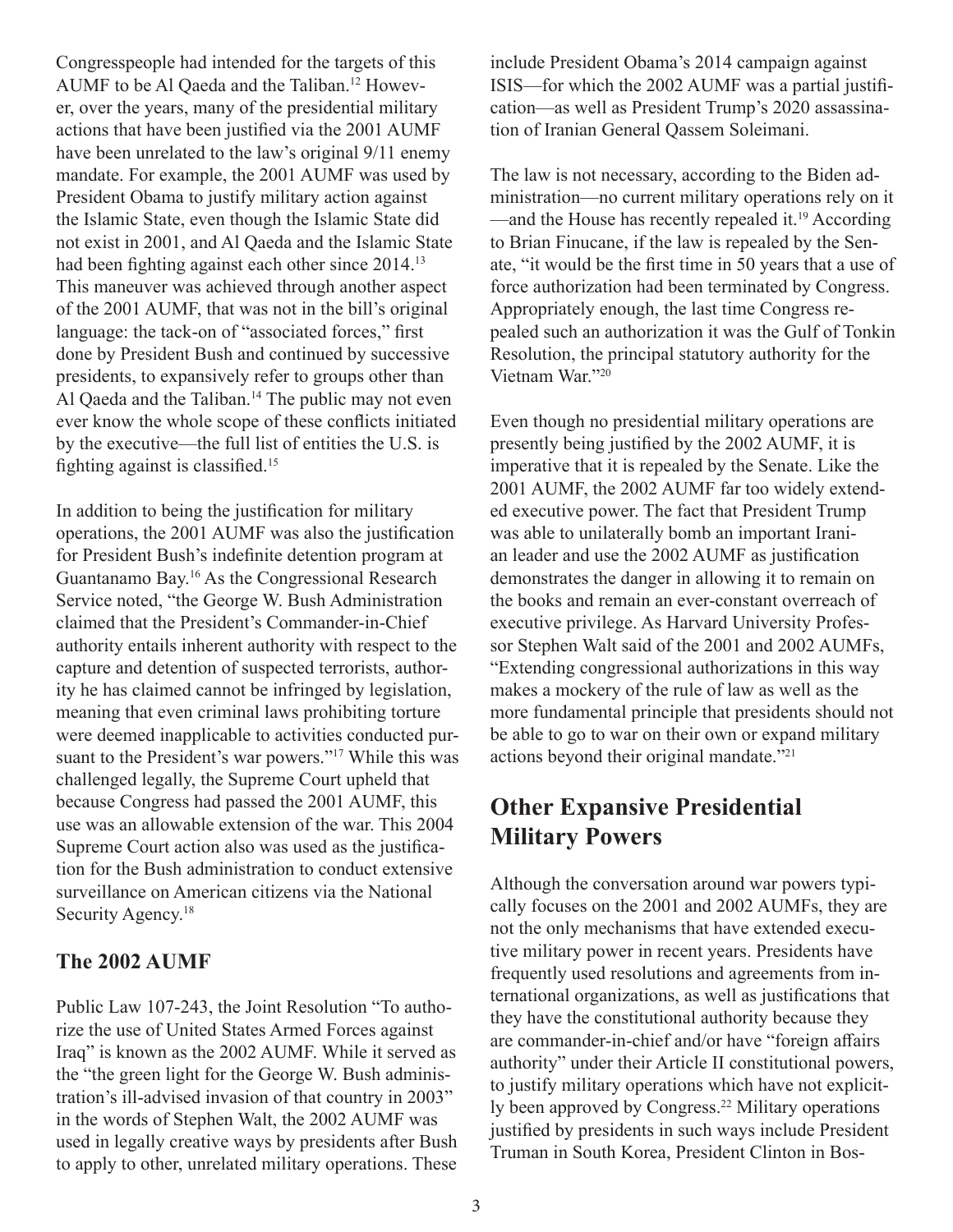nia & Herzegovina, and President Obama in Libya. Examining the ways in which presidents have justified these executive-led military operations is useful in better understanding how presidents have utilized, and in some cases over-extended, executive war powers.23 Some scholars point to Truman's Korean War decision as the point where the executive branch began to greatly expand military powers, while other scholars point earlier, such as to World War II.<sup>24</sup>

## **Truman Justified the Korean War With UNSC Resolutions**

President Truman broke with precedent at the time by sending troops to South Korea in 1950 without congressional approval for the military action. This instance, along with a litany of other trends and changes, has helped to shift the delicate balance of powers away from Congress' constitutionally mandated war powers and to the executive overreach in conducting military operations that we see today. Burns characterized this shift as one in which presidential searches for justifications for the use of force changed; she stated "Starting with Franklin D. Roosevelt (FDR), presidents started looking for legitimacy from their lawyers rather than authority from Congress"—a phenomenon that is problematic because it circumvents the constitutional process while over-extending the executive branch.25

In 1950, President Truman sent troops to South Korea without congressional authorization or approval, claiming that both his own presidential authority and UN Security Council resolutions served as appropriate justification.26 Notably, Burns points out that Truman did not claim to need congressional authorization—despite the constitutionally mandated war powers of Congress.27 In 1951, he sent troops to Europe; the justification was that he had "'constitutional powers as Commander in Chief… to send troops anywhere in the world" —a justification that likely does not hold up to light, given that it would obliterate the Constitution's balance of powers.28

#### **Clinton Justified U.S. forces in Bosnia & Herzegovina With NATO**

In 1994, U.S. troops were sent to Bosnia & Herzegovina as part of NATO efforts. There was no congressional authorization approving these U.S. forces; rather, President Clinton pointed to NATO and his Commander-in-Chief and presidential powers, which allowed him the "constitutional authority to conduct U.S. foreign relations."29 As a Congressional Research Service brief noted, Clinton "protested efforts to restrict the use of military forces there and elsewhere as an improper and possibly unconstitutional limitation on his 'command and control' of U.S. forces."<sup>30</sup>

### **Obama Justified Libya Action With a UNSC Resolution**

In an example which in part helps demonstrate how the 1973 War Powers Resolution has been mis-used by presidents seeking to avoid having to approve military operations in Congress, in 2011, President Obama sent U.S. forces to Libya under the pretext of a UN Security Council resolution. He did not get congressional approval, and justified the action by stating that the operations were "limited" and that he had the power via "'constitutional authority, as Commander in Chief and Chief Executive and pursuant to his foreign affairs powers, to direct such limited military operations abroad.'"31 A Department of Justice Office of Legal Counsel opinion specifically cited the historical precedent of executives having the powers to conduct small-scale military operations without congressional authorization. It is important to examine examples of these executive uses of military power so that policy to right size war powers can be designed effectively.

# **Executive Overreach Has Had Extraordinarily Damaging Effects**

The effects of the U.S. constantly being engaged in military operations are innumerable and negative, from exacerbating global refugee crises, diverting taxpayer funds to defense when they could be spent better fighting climate change or pandemics, and the lives around the world lost. There are also many secondary forms of damage which will likely reverberate for years to come.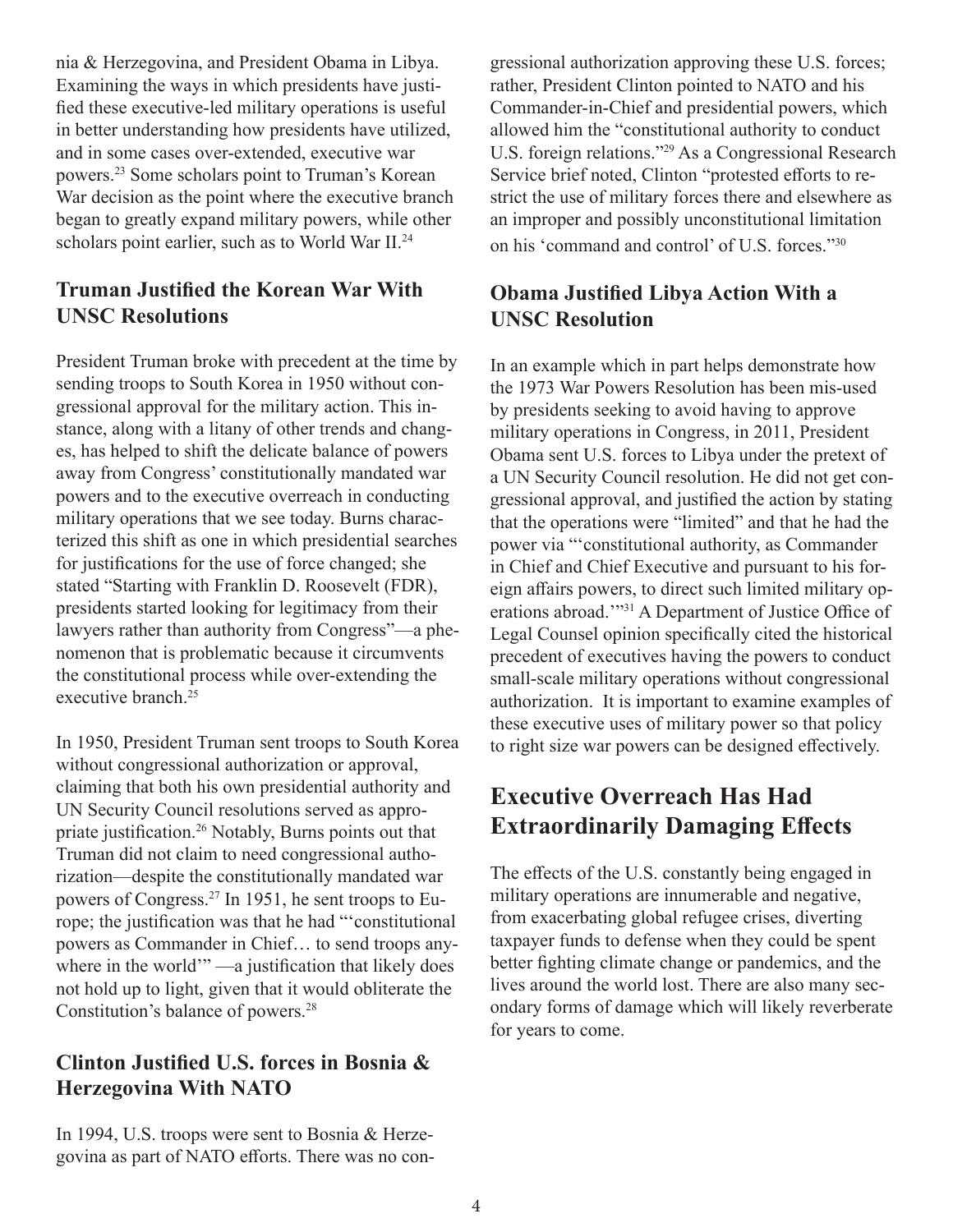#### **The Role of Public Opinion and Public Accountability in War Has Been Eroded**

The secrecy of much of the military operations conducted by the president through this executive overreach is damaging and worrisome. As mentioned in the AUMF section, the full list of entities the U.S. is in military operations against via the 2001 AUMF is classified. If the public is not even aware of the military actions the US is engaged in and does not have a say in what the groups are because of lack of congressional action on repealing the 2001 AUMF, then the war making process cannot be described as democratic. As Brian Finucane pointed out, "Such secrecy strains the notion that the war on terror enjoys democratic legitimacy."32

Because of the enormous implications of going to war, wars should be informed by the public's desires and by public debate among elected officials. Executive overreach made possible by the 2001 and 2002 AUMFs effectively has steamrollered over the possibility even of discourse around decisions about whether or not to engage in military operations. This is both anti-democratic and dangerous. At the very least, exposing potential executive military plans to Congress allows for them to be debated, and for Congress to help steer the foreign policy of the country. It does not necessarily mean better military decisions will be made – but it ensures that the groundwork to form better policy, or agitate against bad policy, is in place in Congress.

In a letter a coalition of groups wrote advocating to repeal the 2001 AUMF, they pointed out that, "Congress has never debated and voted on the uses of force, outside of Afghanistan, that the Executive Branch claims are authorized by the 2001 AUMF. The vast majority of members of Congress were not in office when this authorization was passed. Of the 435 current members of the House, only 67 of them (15.4%) voted for the 2001 AUMF, and only 35 sitting Senators voted for it. Indeed, more than 80% of current members of Congress have never voted on this authority."33

Although it does not presently exist in any satisfactory form, the role of the public in war making is an important one. As the Vietnam War in part showed, public opinion can have an impact on the course

of wars and how the government makes decisions. Previous Congresspeople even wanted to expand the public's role in war making: in the early 20th century, Representative Louis Ludlow proposed a constitutional amendment to have the public vote on the U.S.'s engagement in war.<sup>34</sup> Legal constitutional scholars like Josh Chafetz have even argued that part of Congress' checks and balances come from leveraging tools like public opinion and freedom of speech.35 Without full public awareness about all of the military operations the United States is even engaged in, there is no way for the public to ever be wholly knowledgeable or engaged in protest or discourse about those military operations.

## **The Damage on Democratic Institutions and the Danger of Executive Whim**

The president's ability to conduct military operations effectively whenever he wants has had severe impacts on American democracy. Democratic institutions, human rights, civil rights, and the role of public opinion have all been damaged by militaristic executive overreaches facilitated by the over-extension of the 2001 and 2002 AUMFs. Much of these executive overreaches are fundamentally anti-democratic in nature, and present concerning precedents for the future of U.S. democracy.

As Sarah Burns stated, "war is the greatest test of institutions in a liberal system of government."36 The U.S. has a defense budget in the billions—one person should not be able to command all of it on his whims and mood alone. Yet disturbingly, that is more and more the position the U.S. finds itself in. Specifically, giving the executive this much power allows him to conduct military operations for personal political reasons. Burns pointed out, "Presidents do not deploy the military for every humanitarian crisis. Presidents do not intervene in every civil war. Presidents do not act whenever the UNSC passes a resolution suggesting action. They engage when they think it is politically advantageous. These political objectives do not, however, compel action."37 Some have speculated that political reasons were what motivated President Trump, embroiled in his first impeachment trial, to assassinate Iranian General Qassem Soleimani at the specific time he did. Elizabeth Warren stated that "Trump is taking us to the edge of war for his own political benefit," and experts wrote in Foreign Policy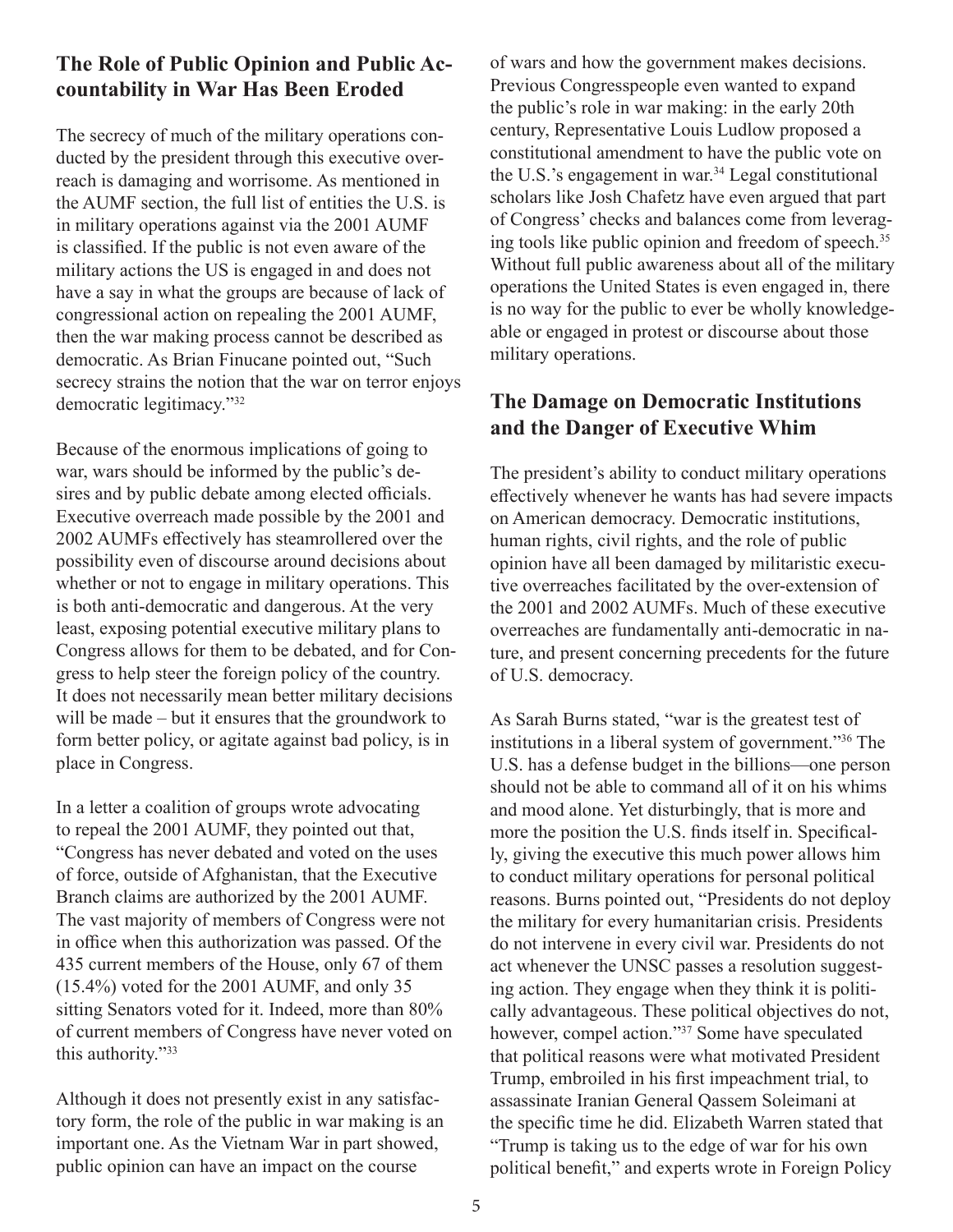that Trump had "subordinated the safety of Americans to his own private political fortunes."38

Burns also says, "Presidents since Jefferson have turned their backs on oppressed people attempting to overthrow their oppressors."39 This excellent point deserves further emphasis: while the U.S. frequently cites human rights and democratic abuses as reasons to militarily intervene in other countries, it does not universally intervene in every country where human rights abuses are taking place. Frequently the human rights abuses cited by the U.S. appear to have just been a pretext to commit an operation that the executive branch had also wanted to do for other reasons.

### **Human Rights, Civil Rights, and the Danger of Executive Crackdowns**

Having a president with the power to kill any American he deems a terrorist suspect—a right that Bush claimed for himself and that was justified by the 2001 AUMF—is also fundamentally anti-democratic. No president should be able to indefinitely detain people without cause. Hina Shamsi, the director of the ACLU's National Security Project, said at a Demand Progress event that "if any other country had this program [of indefinite detention], our political leaders would rightly be condemning it. Instead, our country is setting a harmful precedent."40 Indeed, the United States has appeared to have condemned other countries for lesser human rights abuses.

That this executive overreach in military operations has empowered so many human rights abuses is both disturbing on its own and disturbing in the precedent it creates for this over-extended power to potentially be applied further. National security reporter Spencer Ackerman argues that Trump using the War on Terror apparatus against domestic protesters during the protests for George Floyd is "allowing the war on terror to be its most authentic self"—in other words, that the executive powers the president has gained via militaristic executive overreach are always at risk of being applied domestically, and not globally.41 He stated in an interview with Vox, "We might perhaps better appreciate it when remembering that in the summer of 2020, the Trump administration maneuvered a lot of the mechanisms of the war on terror against its domestic opponents. There's going to be another rightwing administration. It will probably look more like

Trump's than not. It may be more competent, and it may be bolder, and it will have a precedent blessed by Obama's Justice Department that says if it's too hard to kill people, you declare to be dangerous terrorists, just ... sorry."<sup>42</sup>

This danger that Ackerman points out is clear. Burns points out that the extent of executive overreach in military matters means that "we have started to rely on the virtue of the officeholder significantly more than relying on the system that keeps all members of government accountable."43 This is not a sustainable or healthy situation for the U.S. to be in. Years and years of executive overreaches have created dangerous precedents that presidents can fall back on to justify further overreaches and further over-extend executive powers.

# **Congress Must Reassert Itself**

Executive overreach is challenging to rectify, but must be combatted to prevent further unnecessary, unilateral military operations. Both the 2001 and 2002 AUMFs should be repealed, and it is critical to pass a bill in Congress like the Senate's National Security Powers Act (NSPA) and/or the House's National Security Reforms and Accountability Act (NSRAA) in order to regain the legislative branch's war powers.

# **Replacing the Current Congressional AUMFs**

Efforts have been made to reform and repeal the 2001 and 2002 AUMFs. Given how the bills have been misused by presidents as a pretext for broad executive overreach and a variety of military operations irrelevant to the bills' intended meanings, it is critical to continue the process of repealing these bills. Such efforts have not been successful yet, but a variety of civil society have been agitating for years and years to make this a reality.

Reforming or repealing the bill in Congress has been challenging and doing so requires surpassing many hurdles: much of the United States' foreign policy around the globe is reliant on it. In testimony, Joint Chiefs Chairman General Mark Milley stated that "it is the critical one for us to continue operations."44 According to Brian Finucane, "reform of the 2001 AUMF would impact U.S. policy toward at least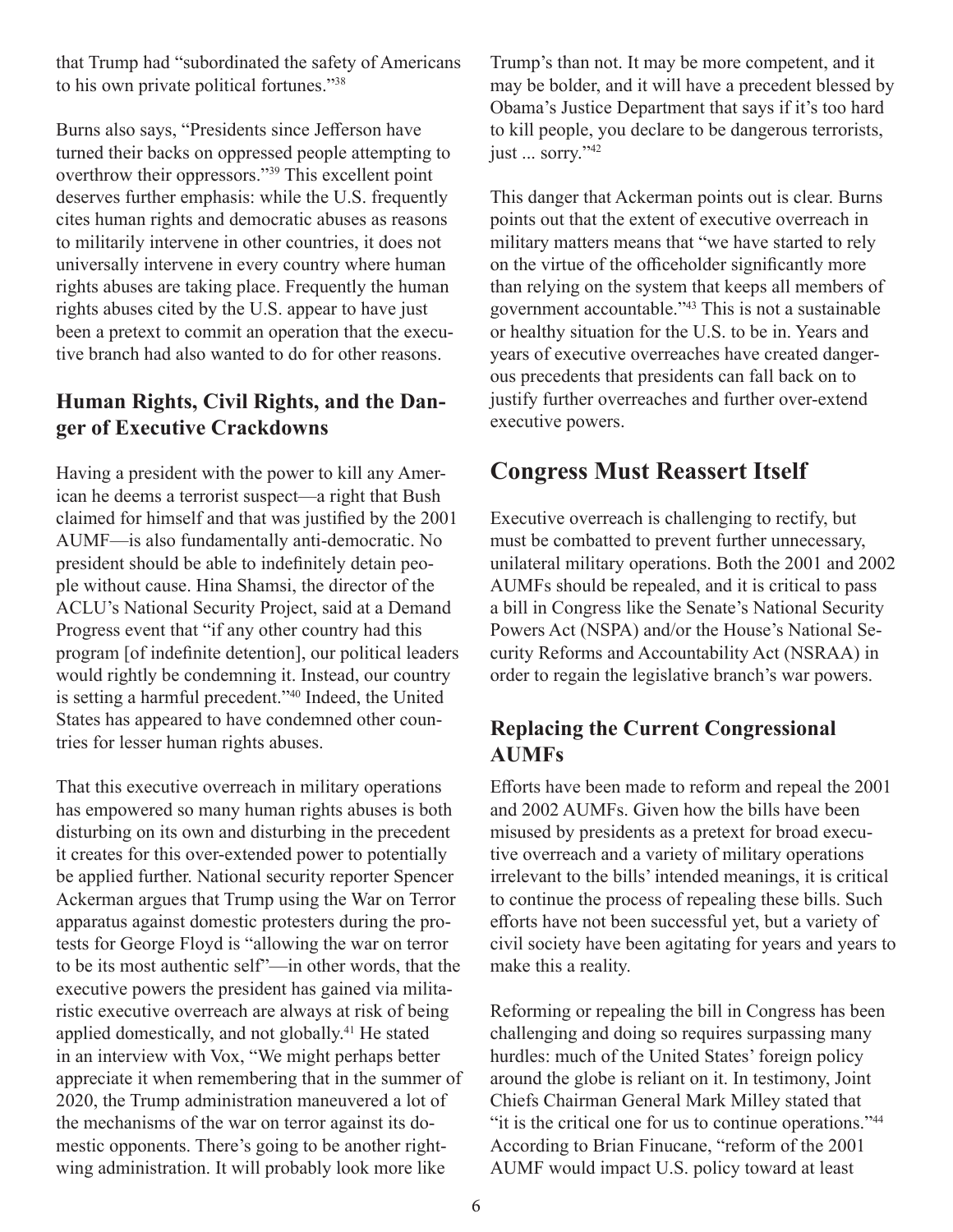Afghanistan, Yemen, Somalia, Libya, Iraq, and Syria, not to mention the seemingly intractable matter of detention at Guantanamo Bay."45

Since current military operations on several continents are justified by the 2001 AUMF, repealing the 2001 AUMF would likely mean new authorizations would need to be passed to continue these operations. Unlike the 2001 AUMF, such authorizations should be more clearly defined, include a short sunset provision, and necessitate specificity about a clearly defined target.

Ideally, the necessity to pass new authorizations to continue the United States' present military operations justified under the 2001 AUMF would mean that the utility and efficacy of these operations is debated. Hopefully, broader conversations about what the United States should be doing in these countries will come into the public fora as Congress debates passing new legislation, post-2001 AUMF, that would replace each present military operation in each country.

The Biden administration has stated it supports repealing the 2002 AUMF, which does not presently impact any military operations. The House has repealed it, and hopefully the full repeal process will come to fruition.

#### **Older AUMFs Should Also Be Repealed**

Two other AUMFs still on the books – the 1991 Gulf War AUMF passed under President H. W. Bush and the 1957 AUMF to deter communist aggression in the Middle East passed under President Eisenhower – should also be repealed.<sup>46</sup>

These bills are not being used to justify any ongoing military operations. Moreover, the foreign policy goals and targets they describe do not exist as they did when they were passed; they are now relics of bygone times. The average age of a Senator is 64, and of a House Representative 58, meaning that on average, Congresspeople were born the year the 1957 bill was passed or several years after it.<sup>47</sup> While these AUMFs are not presently being used, there is always the possibility that a future president could abuse their power and attempt to cite them to justify military action. Were this to occur, because the present Congresspeople were largely not the elected officials to pass the

1957 and 1991 bills, it would represent presidential action not supported by representative democracy.

There has been bipartisan consensus in Congress on the hazard these bills represent. In June 2021, the House repealed them with 366 yeas and 46 nays in bills sponsored by Representative Abigail Spanberger, a Democrat from Virginia, and Representative Peter Meijer, a Republican from Michigan.<sup>48</sup>

# **The Importance of Passing the Senate's National Security Powers Act (NSPA) and the House's National Security Reforms and Accountability Act (NSRAA)**

In addition to AUMF repeal, it is necessary to attempt to claw back war powers by putting in place bills such as the NSRAA and/or NSPA, which seek to take back war powers from the executive branch. The Senate's National Security Powers Act (S.2391) was introduced in July 2021 by Senator Chris Murphy (D-CT), and sponsored with Senator Bernie Sanders  $(I-VT)$  and Senator Mike Lee  $(R-UT)$ .<sup>49</sup> In addition to reforming war powers, the bill also reforms emergency powers and arms exports. The NSPA defines terms that were undefined in the 1973 WPR and shortens the presidential leeway to have hostilities unauthorized by Congress from sixty days to twenty days. It also prevents future congressional legislation from falling into the same trap of the 2001 and 2002 AUMFs by mandating that future AUMFs have specific missions, a list of targets, and are only good for two years. Additionally, it cuts funding off when the President engages in military operations which are not authorized by Congress. Critically, the bill also retires existing AUMFs.

The companion bill to the NSPA is the House's National Security Reforms and Accountability Act (NSRAA), which was introduced by Representative McGovern and Representative Meijer in September 2021, and like the NSPA serves as reform not only to war powers but also to emergency powers and arms exports. Like the NSPA, the NSRAA defines terms that were undefined in the 1973 WPR, shortens the clock from sixty to twenty days, automatically cuts funding off when the President conducts military operations without congressional approval, and requires future war authorization legislation to have specific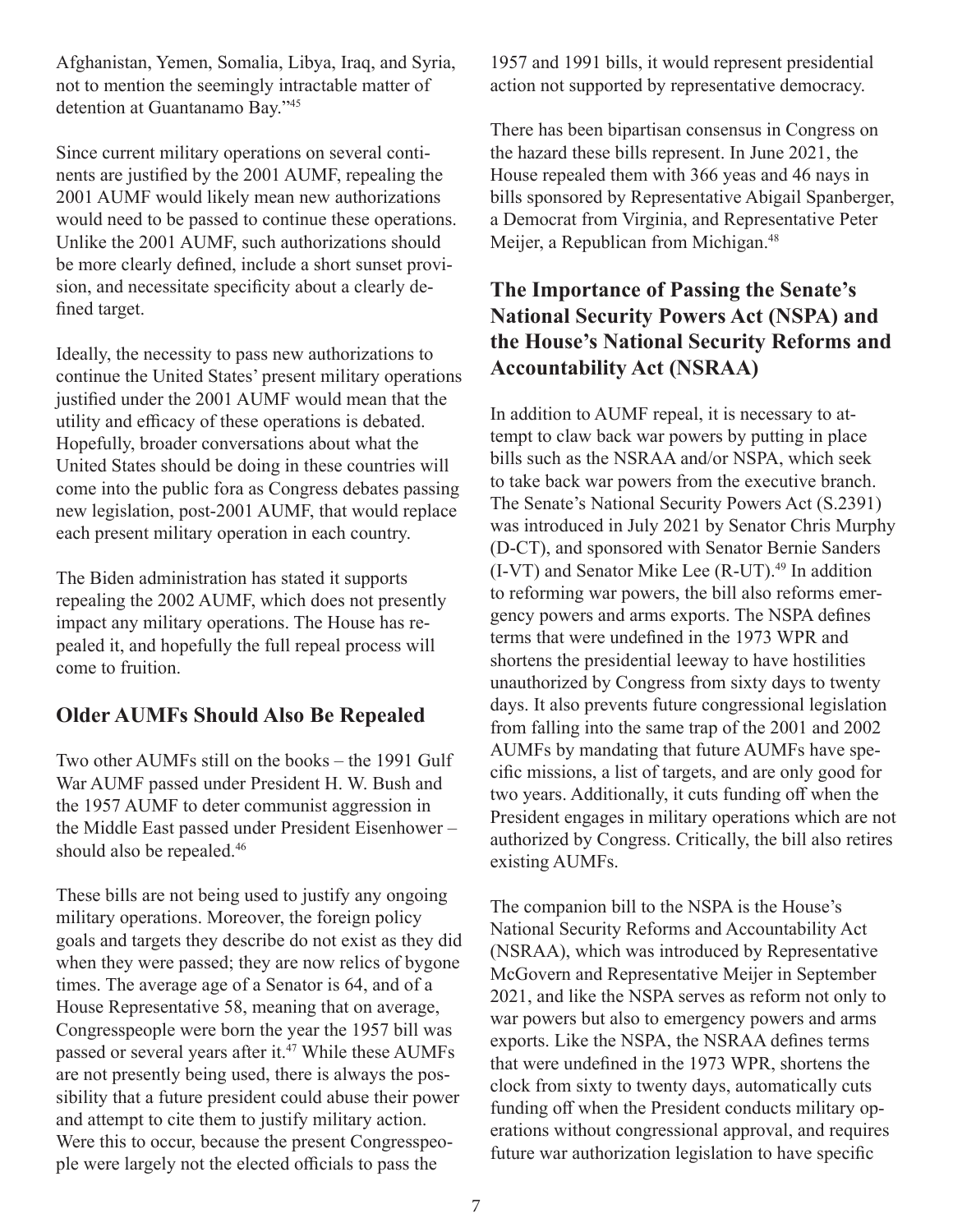targets and a two year maximum limit.<sup>50</sup> Unlike the Senate version, this House bill does not repeal the existing congressional AUMFs (from 2002, 2001, 1991, and 1957)—likely, according to Tess Bridgeman, because there are other proposed laws on the books to repeal those bills.<sup>51</sup>

Enacting this legislation would hopefully start a positive feedback loop: there would necessarily be more buy-in from Congress, since the NSPA requires Congresspeople to vote every two years on continuing conflict, so American military operations would likely become something that Congresspeople and candidates campaigned on, and thus more of an issue for voters. Bringing military operations back into democratic debate is crucial, given American apathy towards many foreign issues. Having American military operations thus back in a more democratic sphere of influence could lead to the public leveraging public pressure on rectifying our existing war machining and the executive overreach that has made it possible.

### **The Challenges of Pulling Back Presidential Authority**

As Hina Shamsi said at the Demand Progress event in support of the NSRAA, "presidential powers, once claimed, are hard to claw back—whether by Congress or courts... the last twenty years show that unless constraints are imposed, they'll continue to expand even beyond their original purpose, even though they perpetuate human, legal, and strategic costs."52 Yet, she continued, "if checks and balances in our system are to have meaning, surely they need to robustly apply to one of the most momentous decisions are nation can make."53 Sarah Burns echoed the immense challenges in rebalancing war powers as is Constitutionally mandated: "Given the immense unilateral power of the president, the far reach of the US military, and the secrecy associated with many of their activities, it is hard to claim that the institutions could rebalance in line with a plain reading of the constitutional text."54

This is a grim reality. The goal, as these experts make clear, cannot be to remove executive overreach in military affairs entirely or all at once—that process will take time and will likely never be finished, given the enormity of the American national security apparatus. Sarah Burns even floats the idea that the Constitution, in attempting to delineate the balance of powers, con-

tains "a structural flaw that facilitate the concentration of war powers in the executive branch by assuming incentives in the legislative branch that no longer apply and a power of collective action that no longer exists."<sup>55</sup> Even with the NSPA or NSRAA passed to check presidential military powers, it would still be possible for a president to engage in operations within the twenty day clock that could lead, within that time frame, to retaliatory actions that could lead to the United States engaged in a more protracted conflict. For example, had Iran struck back against the United States after President Trump assassinated General Qassem Soleimani, it would have been much more politically difficult for some members of Congress to then justify why the U.S. was not retaliating. Rather, the more immediate goal, through congressional reassertion of war powers through several bills, is to introduce more friction into presidential war making. Ideally, this will allow for more room in public debate about American military actions. Having fewer unnecessary military operations will mean that the U.S. is spending less of its already overly bloated defense budget on actions that are fruitlessly killing people and wasting money that could be better spent.

# **Conclusion**

Despite Congress' constitutionally mandated war powers, the passage of the 2001 and 2002 AUMFs facilitated more expansive presidential war powers. These over-extended presidential powers have led to unnecessary and unwanted military operations over the past 20 years, and incalculable harm to civilians. Many of these military operations were never directly voted on or even debated by Congress.

It is imperative to reassert congressional authority over war powers in order to prevent further damages. Already, American democracy has suffered: the role of public opinion and accountability in American war making has been eroded, and there is the constant peril that an overzealous or unhinged executive could start a military conflict on political whim.

Congress must reassert itself by repealing the AUMFs presently on the books, and by passing a bill like the NSPA or NSRAA. These bills define key terms, shorten the presidential ability to have hostilities unauthorized by Congress, mandate that future AUMFs are more specifically defined, and automatically cut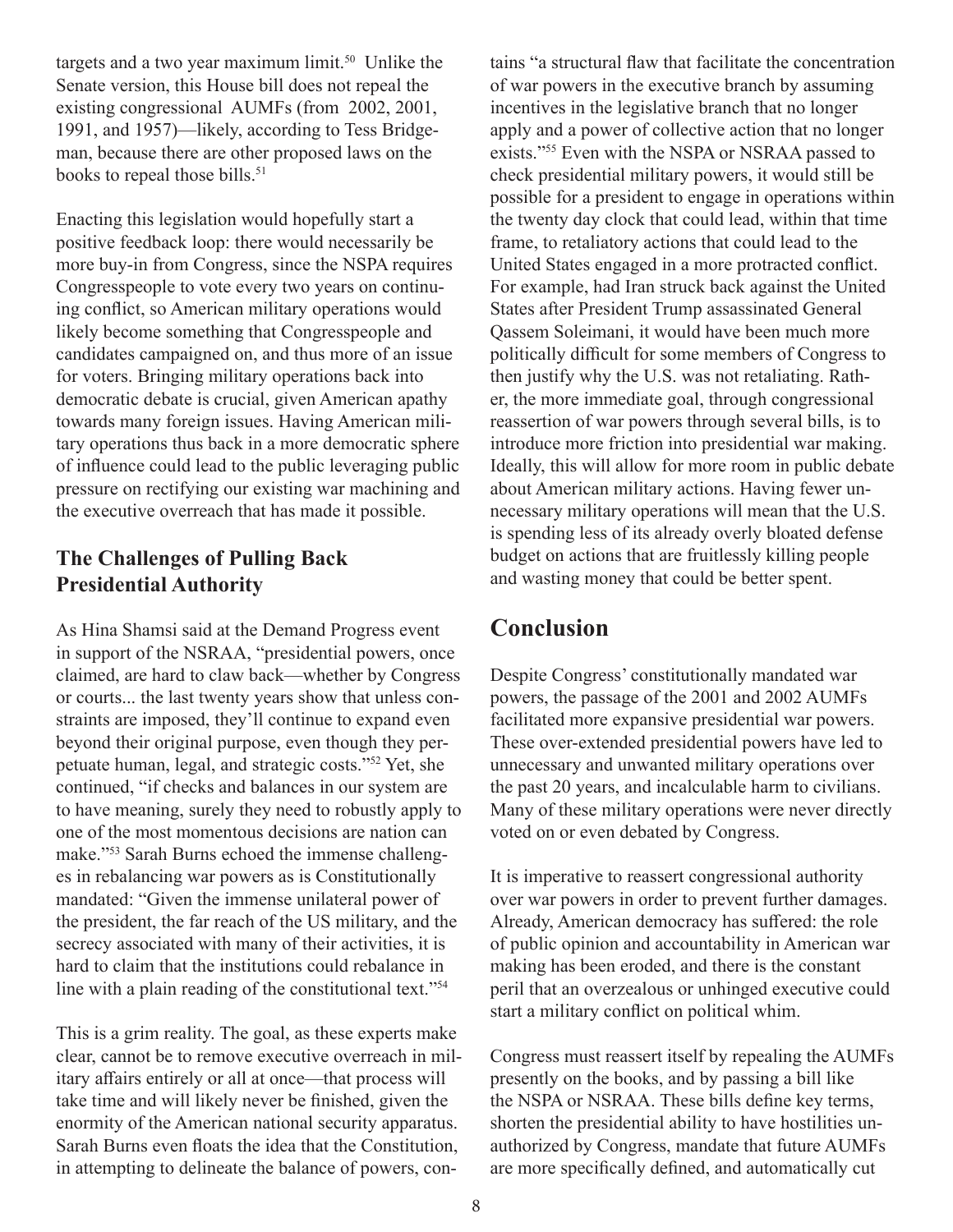funding off when a president conducts military operations without congressional approval. These are first steps in what some scholars have noted may be an impossible-to-finish process. But it is critical that we do as much as we can when lives are on the line.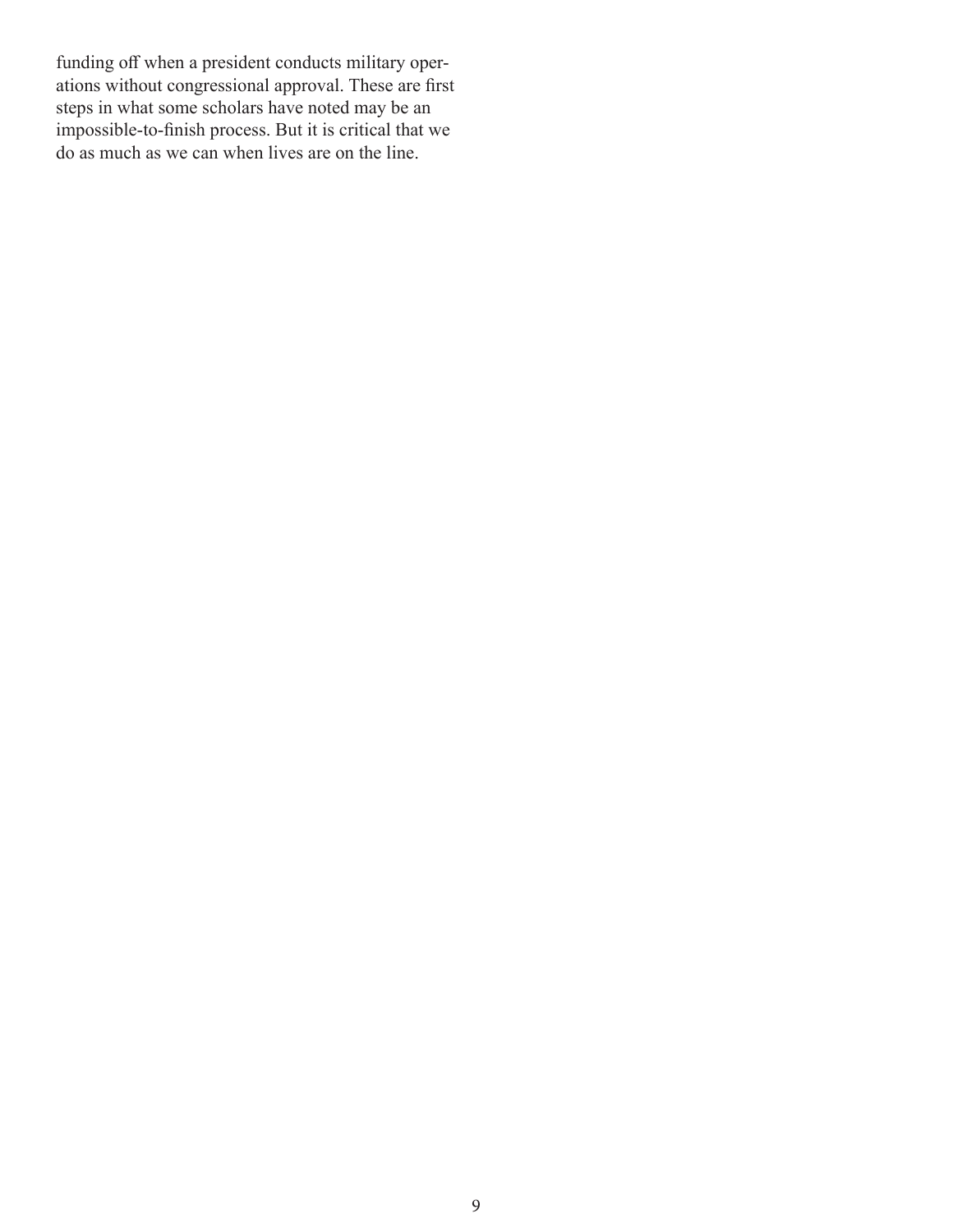# **Endnotes**

| Public Affairs at Brown University. Accessed December 1, 2021.<br>Burns, Sarah. The Politics of War Powers: The Theory and History of Presidential Unilateralism.<br>$\overline{2}$<br>University Press of Kansas, 2019.<br>Ibid.<br>3<br>Burns, Sarah. "Now that the US war in Afghanistan is over, it's time to revisit war powers." Re-<br>$\overline{4}$<br>sponsible Statecraft. August 19, 2021.<br>5<br>Grimmett, Richard F. "Authorization For Use Of Military Force in Response to the 9/11 Attacks<br>(P.L. 107;40): Legislative History." Congressional Research Service. January 16, 2007.<br>Ibid.<br>6<br>Ibid.<br>7<br>8<br>Brandon-Smith, Heather. "An ISIS AUMF: Where We Are Now, Where to Go Next, and Why<br>It's So Important to Get It Right." Just Security. May 5, 2017.<br>9<br>Padgett, Kelsey and Matthew Kielty. "60 Words." WNYCSTUDIOS Radiolab. January 7, 2020.<br>"AUMF coalition support for H.R. 1274." About Face: Veterans Against the War, Action Corps,<br>10<br>Action Corps NYC, American Civil Liberties Union, American Friends Service Committee, Amnesty Interna-<br>tional USA, Antiwar.com, Center for International Policy, Chicago Area Peace Action, Church of the Brethren<br>Office of Peacebuilding and Policy, CODE PINK, Common Defense, Congregation of Our Lady of Charity<br>of the Good Shepherd, US Provinces, Council for a Livable World, Council on American-Islamic Relations,<br>CREDO Action, Defending Rights & Dissent, Demand Progress, Freedom Works, Foreign Policy for America,<br>Friends Committee on National Legislation, Human Rights First, Indivisible, Institute for Policy Studies, Na-<br>tional Priorities Project, Institute for Policy Studies, New Internationalism Project, Just Foreign Policy, Justice<br>for Muslims Collective, NIAC Action, National Advocacy Center of the Sisters of the Good Shepherd, National<br>Religious Campaign Against Torture, Peace Action, Peace Action New York State, Peace Corps Iran Associa-<br>tion Board of Directors, Ploughshares Fund, Presbyterian Church (USA), Project on Government Oversight,<br>South East Asian Faith Initiatives, The United Methodist Church, General Board of Church and Society, United<br>Church of Christ, Justice and Witness Ministries, VoteVets, Win Without War, Women's Action for New Direc-<br>tions (WAND), Yemen Peace Project. March 13, 2019; Woody, Christopher. "Congress may repeal the post-9/11 |  |  |
|----------------------------------------------------------------------------------------------------------------------------------------------------------------------------------------------------------------------------------------------------------------------------------------------------------------------------------------------------------------------------------------------------------------------------------------------------------------------------------------------------------------------------------------------------------------------------------------------------------------------------------------------------------------------------------------------------------------------------------------------------------------------------------------------------------------------------------------------------------------------------------------------------------------------------------------------------------------------------------------------------------------------------------------------------------------------------------------------------------------------------------------------------------------------------------------------------------------------------------------------------------------------------------------------------------------------------------------------------------------------------------------------------------------------------------------------------------------------------------------------------------------------------------------------------------------------------------------------------------------------------------------------------------------------------------------------------------------------------------------------------------------------------------------------------------------------------------------------------------------------------------------------------------------------------------------------------------------------------------------------------------------------------------------------------------------------------------------------------------------------------------------------------------------------------------------------------------------------------------------------------------------------------------------------------------------------------------------------------------------------------------------------------------------------------------------------------------------------------------|--|--|
|                                                                                                                                                                                                                                                                                                                                                                                                                                                                                                                                                                                                                                                                                                                                                                                                                                                                                                                                                                                                                                                                                                                                                                                                                                                                                                                                                                                                                                                                                                                                                                                                                                                                                                                                                                                                                                                                                                                                                                                                                                                                                                                                                                                                                                                                                                                                                                                                                                                                                  |  |  |
|                                                                                                                                                                                                                                                                                                                                                                                                                                                                                                                                                                                                                                                                                                                                                                                                                                                                                                                                                                                                                                                                                                                                                                                                                                                                                                                                                                                                                                                                                                                                                                                                                                                                                                                                                                                                                                                                                                                                                                                                                                                                                                                                                                                                                                                                                                                                                                                                                                                                                  |  |  |
|                                                                                                                                                                                                                                                                                                                                                                                                                                                                                                                                                                                                                                                                                                                                                                                                                                                                                                                                                                                                                                                                                                                                                                                                                                                                                                                                                                                                                                                                                                                                                                                                                                                                                                                                                                                                                                                                                                                                                                                                                                                                                                                                                                                                                                                                                                                                                                                                                                                                                  |  |  |
|                                                                                                                                                                                                                                                                                                                                                                                                                                                                                                                                                                                                                                                                                                                                                                                                                                                                                                                                                                                                                                                                                                                                                                                                                                                                                                                                                                                                                                                                                                                                                                                                                                                                                                                                                                                                                                                                                                                                                                                                                                                                                                                                                                                                                                                                                                                                                                                                                                                                                  |  |  |
|                                                                                                                                                                                                                                                                                                                                                                                                                                                                                                                                                                                                                                                                                                                                                                                                                                                                                                                                                                                                                                                                                                                                                                                                                                                                                                                                                                                                                                                                                                                                                                                                                                                                                                                                                                                                                                                                                                                                                                                                                                                                                                                                                                                                                                                                                                                                                                                                                                                                                  |  |  |
|                                                                                                                                                                                                                                                                                                                                                                                                                                                                                                                                                                                                                                                                                                                                                                                                                                                                                                                                                                                                                                                                                                                                                                                                                                                                                                                                                                                                                                                                                                                                                                                                                                                                                                                                                                                                                                                                                                                                                                                                                                                                                                                                                                                                                                                                                                                                                                                                                                                                                  |  |  |
|                                                                                                                                                                                                                                                                                                                                                                                                                                                                                                                                                                                                                                                                                                                                                                                                                                                                                                                                                                                                                                                                                                                                                                                                                                                                                                                                                                                                                                                                                                                                                                                                                                                                                                                                                                                                                                                                                                                                                                                                                                                                                                                                                                                                                                                                                                                                                                                                                                                                                  |  |  |
|                                                                                                                                                                                                                                                                                                                                                                                                                                                                                                                                                                                                                                                                                                                                                                                                                                                                                                                                                                                                                                                                                                                                                                                                                                                                                                                                                                                                                                                                                                                                                                                                                                                                                                                                                                                                                                                                                                                                                                                                                                                                                                                                                                                                                                                                                                                                                                                                                                                                                  |  |  |
|                                                                                                                                                                                                                                                                                                                                                                                                                                                                                                                                                                                                                                                                                                                                                                                                                                                                                                                                                                                                                                                                                                                                                                                                                                                                                                                                                                                                                                                                                                                                                                                                                                                                                                                                                                                                                                                                                                                                                                                                                                                                                                                                                                                                                                                                                                                                                                                                                                                                                  |  |  |
|                                                                                                                                                                                                                                                                                                                                                                                                                                                                                                                                                                                                                                                                                                                                                                                                                                                                                                                                                                                                                                                                                                                                                                                                                                                                                                                                                                                                                                                                                                                                                                                                                                                                                                                                                                                                                                                                                                                                                                                                                                                                                                                                                                                                                                                                                                                                                                                                                                                                                  |  |  |
|                                                                                                                                                                                                                                                                                                                                                                                                                                                                                                                                                                                                                                                                                                                                                                                                                                                                                                                                                                                                                                                                                                                                                                                                                                                                                                                                                                                                                                                                                                                                                                                                                                                                                                                                                                                                                                                                                                                                                                                                                                                                                                                                                                                                                                                                                                                                                                                                                                                                                  |  |  |
|                                                                                                                                                                                                                                                                                                                                                                                                                                                                                                                                                                                                                                                                                                                                                                                                                                                                                                                                                                                                                                                                                                                                                                                                                                                                                                                                                                                                                                                                                                                                                                                                                                                                                                                                                                                                                                                                                                                                                                                                                                                                                                                                                                                                                                                                                                                                                                                                                                                                                  |  |  |
|                                                                                                                                                                                                                                                                                                                                                                                                                                                                                                                                                                                                                                                                                                                                                                                                                                                                                                                                                                                                                                                                                                                                                                                                                                                                                                                                                                                                                                                                                                                                                                                                                                                                                                                                                                                                                                                                                                                                                                                                                                                                                                                                                                                                                                                                                                                                                                                                                                                                                  |  |  |
|                                                                                                                                                                                                                                                                                                                                                                                                                                                                                                                                                                                                                                                                                                                                                                                                                                                                                                                                                                                                                                                                                                                                                                                                                                                                                                                                                                                                                                                                                                                                                                                                                                                                                                                                                                                                                                                                                                                                                                                                                                                                                                                                                                                                                                                                                                                                                                                                                                                                                  |  |  |
|                                                                                                                                                                                                                                                                                                                                                                                                                                                                                                                                                                                                                                                                                                                                                                                                                                                                                                                                                                                                                                                                                                                                                                                                                                                                                                                                                                                                                                                                                                                                                                                                                                                                                                                                                                                                                                                                                                                                                                                                                                                                                                                                                                                                                                                                                                                                                                                                                                                                                  |  |  |
|                                                                                                                                                                                                                                                                                                                                                                                                                                                                                                                                                                                                                                                                                                                                                                                                                                                                                                                                                                                                                                                                                                                                                                                                                                                                                                                                                                                                                                                                                                                                                                                                                                                                                                                                                                                                                                                                                                                                                                                                                                                                                                                                                                                                                                                                                                                                                                                                                                                                                  |  |  |
|                                                                                                                                                                                                                                                                                                                                                                                                                                                                                                                                                                                                                                                                                                                                                                                                                                                                                                                                                                                                                                                                                                                                                                                                                                                                                                                                                                                                                                                                                                                                                                                                                                                                                                                                                                                                                                                                                                                                                                                                                                                                                                                                                                                                                                                                                                                                                                                                                                                                                  |  |  |
|                                                                                                                                                                                                                                                                                                                                                                                                                                                                                                                                                                                                                                                                                                                                                                                                                                                                                                                                                                                                                                                                                                                                                                                                                                                                                                                                                                                                                                                                                                                                                                                                                                                                                                                                                                                                                                                                                                                                                                                                                                                                                                                                                                                                                                                                                                                                                                                                                                                                                  |  |  |
|                                                                                                                                                                                                                                                                                                                                                                                                                                                                                                                                                                                                                                                                                                                                                                                                                                                                                                                                                                                                                                                                                                                                                                                                                                                                                                                                                                                                                                                                                                                                                                                                                                                                                                                                                                                                                                                                                                                                                                                                                                                                                                                                                                                                                                                                                                                                                                                                                                                                                  |  |  |
|                                                                                                                                                                                                                                                                                                                                                                                                                                                                                                                                                                                                                                                                                                                                                                                                                                                                                                                                                                                                                                                                                                                                                                                                                                                                                                                                                                                                                                                                                                                                                                                                                                                                                                                                                                                                                                                                                                                                                                                                                                                                                                                                                                                                                                                                                                                                                                                                                                                                                  |  |  |
|                                                                                                                                                                                                                                                                                                                                                                                                                                                                                                                                                                                                                                                                                                                                                                                                                                                                                                                                                                                                                                                                                                                                                                                                                                                                                                                                                                                                                                                                                                                                                                                                                                                                                                                                                                                                                                                                                                                                                                                                                                                                                                                                                                                                                                                                                                                                                                                                                                                                                  |  |  |
|                                                                                                                                                                                                                                                                                                                                                                                                                                                                                                                                                                                                                                                                                                                                                                                                                                                                                                                                                                                                                                                                                                                                                                                                                                                                                                                                                                                                                                                                                                                                                                                                                                                                                                                                                                                                                                                                                                                                                                                                                                                                                                                                                                                                                                                                                                                                                                                                                                                                                  |  |  |
|                                                                                                                                                                                                                                                                                                                                                                                                                                                                                                                                                                                                                                                                                                                                                                                                                                                                                                                                                                                                                                                                                                                                                                                                                                                                                                                                                                                                                                                                                                                                                                                                                                                                                                                                                                                                                                                                                                                                                                                                                                                                                                                                                                                                                                                                                                                                                                                                                                                                                  |  |  |
|                                                                                                                                                                                                                                                                                                                                                                                                                                                                                                                                                                                                                                                                                                                                                                                                                                                                                                                                                                                                                                                                                                                                                                                                                                                                                                                                                                                                                                                                                                                                                                                                                                                                                                                                                                                                                                                                                                                                                                                                                                                                                                                                                                                                                                                                                                                                                                                                                                                                                  |  |  |
|                                                                                                                                                                                                                                                                                                                                                                                                                                                                                                                                                                                                                                                                                                                                                                                                                                                                                                                                                                                                                                                                                                                                                                                                                                                                                                                                                                                                                                                                                                                                                                                                                                                                                                                                                                                                                                                                                                                                                                                                                                                                                                                                                                                                                                                                                                                                                                                                                                                                                  |  |  |
|                                                                                                                                                                                                                                                                                                                                                                                                                                                                                                                                                                                                                                                                                                                                                                                                                                                                                                                                                                                                                                                                                                                                                                                                                                                                                                                                                                                                                                                                                                                                                                                                                                                                                                                                                                                                                                                                                                                                                                                                                                                                                                                                                                                                                                                                                                                                                                                                                                                                                  |  |  |
|                                                                                                                                                                                                                                                                                                                                                                                                                                                                                                                                                                                                                                                                                                                                                                                                                                                                                                                                                                                                                                                                                                                                                                                                                                                                                                                                                                                                                                                                                                                                                                                                                                                                                                                                                                                                                                                                                                                                                                                                                                                                                                                                                                                                                                                                                                                                                                                                                                                                                  |  |  |
| act the US military used to justify the fight against ISIS." Insider. June 29, 2017; Burns, Sarah. "Now that the                                                                                                                                                                                                                                                                                                                                                                                                                                                                                                                                                                                                                                                                                                                                                                                                                                                                                                                                                                                                                                                                                                                                                                                                                                                                                                                                                                                                                                                                                                                                                                                                                                                                                                                                                                                                                                                                                                                                                                                                                                                                                                                                                                                                                                                                                                                                                                 |  |  |
| US war in Afghanistan is over, it's time to revisit war powers." Responsible Statecraft. August 19, 2021.                                                                                                                                                                                                                                                                                                                                                                                                                                                                                                                                                                                                                                                                                                                                                                                                                                                                                                                                                                                                                                                                                                                                                                                                                                                                                                                                                                                                                                                                                                                                                                                                                                                                                                                                                                                                                                                                                                                                                                                                                                                                                                                                                                                                                                                                                                                                                                        |  |  |
| "AUMF coalition support for H.R. 1274." About Face: Veterans Against the War, Action Corps,<br>11                                                                                                                                                                                                                                                                                                                                                                                                                                                                                                                                                                                                                                                                                                                                                                                                                                                                                                                                                                                                                                                                                                                                                                                                                                                                                                                                                                                                                                                                                                                                                                                                                                                                                                                                                                                                                                                                                                                                                                                                                                                                                                                                                                                                                                                                                                                                                                                |  |  |
| Action Corps NYC, American Civil Liberties Union, American Friends Service Committee, Amnesty Interna-                                                                                                                                                                                                                                                                                                                                                                                                                                                                                                                                                                                                                                                                                                                                                                                                                                                                                                                                                                                                                                                                                                                                                                                                                                                                                                                                                                                                                                                                                                                                                                                                                                                                                                                                                                                                                                                                                                                                                                                                                                                                                                                                                                                                                                                                                                                                                                           |  |  |
| tional USA, Antiwar.com, Center for International Policy, Chicago Area Peace Action, Church of the Brethren                                                                                                                                                                                                                                                                                                                                                                                                                                                                                                                                                                                                                                                                                                                                                                                                                                                                                                                                                                                                                                                                                                                                                                                                                                                                                                                                                                                                                                                                                                                                                                                                                                                                                                                                                                                                                                                                                                                                                                                                                                                                                                                                                                                                                                                                                                                                                                      |  |  |
| Office of Peacebuilding and Policy, CODE PINK, Common Defense, Congregation of Our Lady of Charity                                                                                                                                                                                                                                                                                                                                                                                                                                                                                                                                                                                                                                                                                                                                                                                                                                                                                                                                                                                                                                                                                                                                                                                                                                                                                                                                                                                                                                                                                                                                                                                                                                                                                                                                                                                                                                                                                                                                                                                                                                                                                                                                                                                                                                                                                                                                                                               |  |  |
| of the Good Shepherd, US Provinces, Council for a Livable World, Council on American-Islamic Relations,                                                                                                                                                                                                                                                                                                                                                                                                                                                                                                                                                                                                                                                                                                                                                                                                                                                                                                                                                                                                                                                                                                                                                                                                                                                                                                                                                                                                                                                                                                                                                                                                                                                                                                                                                                                                                                                                                                                                                                                                                                                                                                                                                                                                                                                                                                                                                                          |  |  |
| CREDO Action, Defending Rights & Dissent, Demand Progress, Freedom Works, Foreign Policy for America,                                                                                                                                                                                                                                                                                                                                                                                                                                                                                                                                                                                                                                                                                                                                                                                                                                                                                                                                                                                                                                                                                                                                                                                                                                                                                                                                                                                                                                                                                                                                                                                                                                                                                                                                                                                                                                                                                                                                                                                                                                                                                                                                                                                                                                                                                                                                                                            |  |  |
| Friends Committee on National Legislation, Human Rights First, Indivisible, Institute for Policy Studies, Na-                                                                                                                                                                                                                                                                                                                                                                                                                                                                                                                                                                                                                                                                                                                                                                                                                                                                                                                                                                                                                                                                                                                                                                                                                                                                                                                                                                                                                                                                                                                                                                                                                                                                                                                                                                                                                                                                                                                                                                                                                                                                                                                                                                                                                                                                                                                                                                    |  |  |
| tional Priorities Project, Institute for Policy Studies, New Internationalism Project, Just Foreign Policy, Justice                                                                                                                                                                                                                                                                                                                                                                                                                                                                                                                                                                                                                                                                                                                                                                                                                                                                                                                                                                                                                                                                                                                                                                                                                                                                                                                                                                                                                                                                                                                                                                                                                                                                                                                                                                                                                                                                                                                                                                                                                                                                                                                                                                                                                                                                                                                                                              |  |  |
| for Muslims Collective, NIAC Action, National Advocacy Center of the Sisters of the Good Shepherd, National                                                                                                                                                                                                                                                                                                                                                                                                                                                                                                                                                                                                                                                                                                                                                                                                                                                                                                                                                                                                                                                                                                                                                                                                                                                                                                                                                                                                                                                                                                                                                                                                                                                                                                                                                                                                                                                                                                                                                                                                                                                                                                                                                                                                                                                                                                                                                                      |  |  |
| Religious Campaign Against Torture, Peace Action, Peace Action New York State, Peace Corps Iran Associa-                                                                                                                                                                                                                                                                                                                                                                                                                                                                                                                                                                                                                                                                                                                                                                                                                                                                                                                                                                                                                                                                                                                                                                                                                                                                                                                                                                                                                                                                                                                                                                                                                                                                                                                                                                                                                                                                                                                                                                                                                                                                                                                                                                                                                                                                                                                                                                         |  |  |
| tion Board of Directors, Ploughshares Fund, Presbyterian Church (USA), Project on Government Oversight,                                                                                                                                                                                                                                                                                                                                                                                                                                                                                                                                                                                                                                                                                                                                                                                                                                                                                                                                                                                                                                                                                                                                                                                                                                                                                                                                                                                                                                                                                                                                                                                                                                                                                                                                                                                                                                                                                                                                                                                                                                                                                                                                                                                                                                                                                                                                                                          |  |  |
| South East Asian Faith Initiatives, The United Methodist Church, General Board of Church and Society, United                                                                                                                                                                                                                                                                                                                                                                                                                                                                                                                                                                                                                                                                                                                                                                                                                                                                                                                                                                                                                                                                                                                                                                                                                                                                                                                                                                                                                                                                                                                                                                                                                                                                                                                                                                                                                                                                                                                                                                                                                                                                                                                                                                                                                                                                                                                                                                     |  |  |
| Church of Christ, Justice and Witness Ministries, VoteVets, Win Without War, Women's Action for New Direc-                                                                                                                                                                                                                                                                                                                                                                                                                                                                                                                                                                                                                                                                                                                                                                                                                                                                                                                                                                                                                                                                                                                                                                                                                                                                                                                                                                                                                                                                                                                                                                                                                                                                                                                                                                                                                                                                                                                                                                                                                                                                                                                                                                                                                                                                                                                                                                       |  |  |
| tions (WAND), Yemen Peace Project. March 13, 2019.                                                                                                                                                                                                                                                                                                                                                                                                                                                                                                                                                                                                                                                                                                                                                                                                                                                                                                                                                                                                                                                                                                                                                                                                                                                                                                                                                                                                                                                                                                                                                                                                                                                                                                                                                                                                                                                                                                                                                                                                                                                                                                                                                                                                                                                                                                                                                                                                                               |  |  |
| Brandon-Smith, Heather. "The 2002 Iraq AUMF: What It Is and Why Congress Should Repeal<br>12                                                                                                                                                                                                                                                                                                                                                                                                                                                                                                                                                                                                                                                                                                                                                                                                                                                                                                                                                                                                                                                                                                                                                                                                                                                                                                                                                                                                                                                                                                                                                                                                                                                                                                                                                                                                                                                                                                                                                                                                                                                                                                                                                                                                                                                                                                                                                                                     |  |  |
| It." Friends Committee on National Legislation. July 1, 2021.                                                                                                                                                                                                                                                                                                                                                                                                                                                                                                                                                                                                                                                                                                                                                                                                                                                                                                                                                                                                                                                                                                                                                                                                                                                                                                                                                                                                                                                                                                                                                                                                                                                                                                                                                                                                                                                                                                                                                                                                                                                                                                                                                                                                                                                                                                                                                                                                                    |  |  |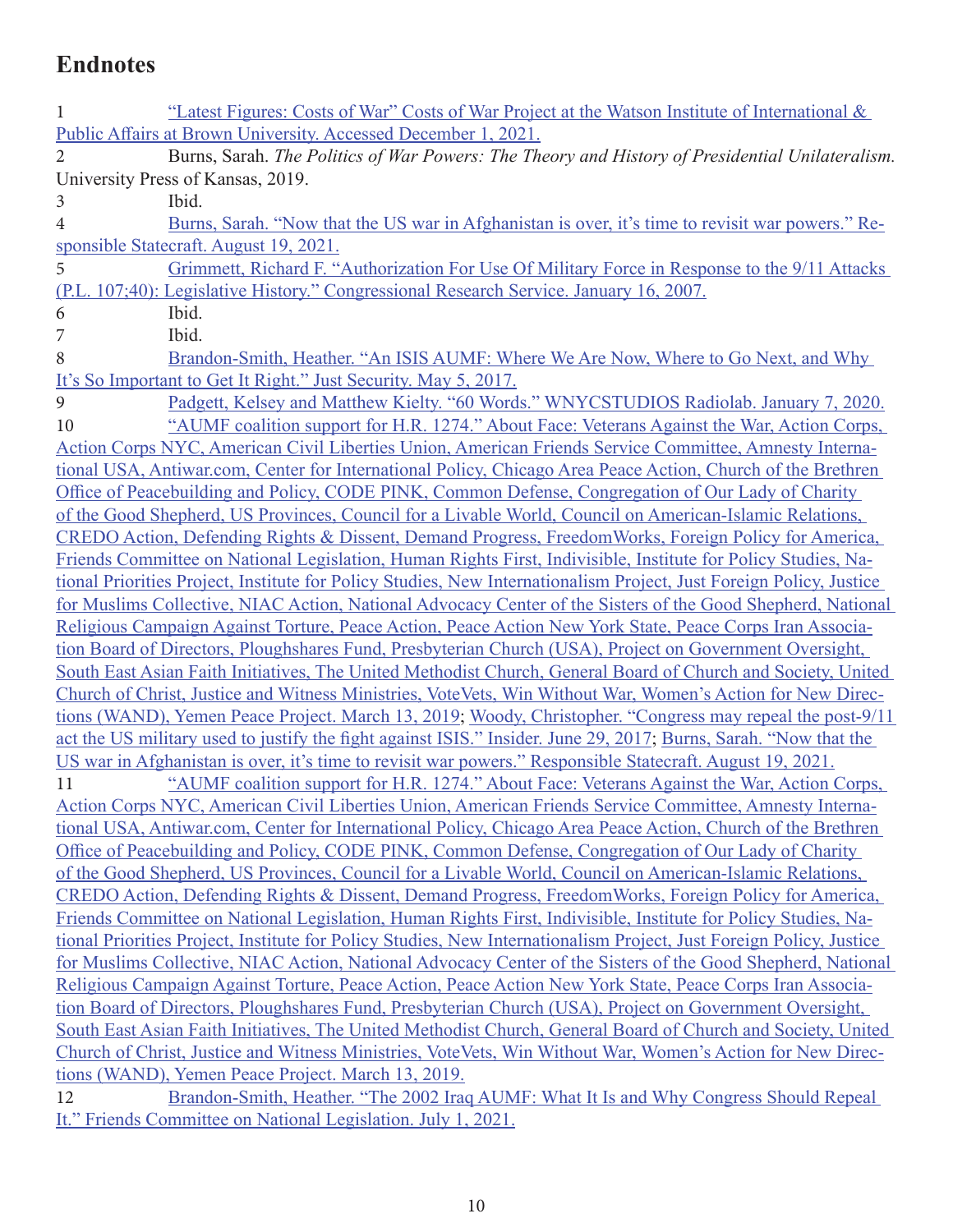| 13                         | "How a Single Phrase Defined the War on Terror." World101 from the Council on Foreign Rela-                         |
|----------------------------|---------------------------------------------------------------------------------------------------------------------|
|                            | tions; Walt, Stephen M. "How Biden Benefits From Limiting His Own War Powers." Foreign Policy. March 11,            |
| 2021.                      |                                                                                                                     |
| 14                         | "How a Single Phrase Defined the War on Terror." World101 from the Council on Foreign Rela-                         |
| tions.                     |                                                                                                                     |
| 15                         | Finucane, Brian. "Putting AUMF Repeal Into Context." Just Security. June 24, 2021; "Unclassi-                       |
|                            | fied Annex: Report on the Legal and Policy Frameworks for the United States' Use of Military Force and Relat-       |
|                            | ed National Security Operations." The White House. April 4, 2021.                                                   |
| 16                         | "Understanding the National Security Reforms and Accountability Act (NSRAA) Part 1: War                             |
|                            | Powers Reform." Demand Progress. October 13, 2021; Elsea, Jennifer K., Michael John Garcia, and Thomas J.           |
|                            | Nicola. "Congressional Authority to Limit                                                                           |
|                            | Military Operations." Congressional Research Service. February 19, 2013.                                            |
| 17                         | Elsea, Jennifer K., Michael John Garcia, and Thomas J. Nicola. "Congressional Authority to                          |
|                            | Limit Military Operations." Congressional Research Service. February 19, 2013.                                      |
| 18                         | "How a Single Phrase Defined the War on Terror." World101 from the Council on Foreign Rela-                         |
| tions.                     |                                                                                                                     |
| 19                         | Finucane, Brian. "Putting AUMF Repeal Into Context." Just Security. June 24, 2021; "House Re-                       |
|                            | peal of 2002 AUMF Is an Important Step to Limit Presidential War Powers." Quincy Institute for Responsible          |
| Statecraft. June 17, 2021. |                                                                                                                     |
| 20                         | Finucane, Brian. "Putting AUMF Repeal Into Context." Just Security. June 24, 2021.                                  |
|                            |                                                                                                                     |
| 21                         | Walt, Stephen M. "How Biden Benefits From Limiting His Own War Powers." Foreign Policy.                             |
| March 11, 2021.            |                                                                                                                     |
| 22                         | Elsea, Jennifer K. "Defense Primer: Legal Authorities for the Use of Military Forces." Congres-                     |
|                            | sional Research Service. January 4, 2021.                                                                           |
| 23                         | Fisher, Louis. "Unconstitutional Presidential Wars." Project on Government Oversight (POGO).                        |
|                            |                                                                                                                     |
| <b>August 29, 2018.</b>    |                                                                                                                     |
| 24                         | Wertheim, Stephen. Tomorrow, the World: The Birth of U.S. Global Supremacy. The Belknap                             |
|                            | Press of Harvard University Press, 2020.                                                                            |
| 25                         | Burns, Sarah. The Politics of War Powers: The Theory and History of Presidential Unilateralism.                     |
|                            | University Press of Kansas, 2019.                                                                                   |
| 26                         | Elsea, Jennifer K. "Defense Primer: Legal Authorities for the Use of Military Forces." Congres-                     |
|                            | sional Research Service. January 4, 2021; Burns, Sarah. "Presidents Were Never Meant to Have Unilateral War         |
|                            | Powers." Foreign Affairs. November 11, 2020.                                                                        |
| 27                         | Burns, Sarah. The Politics of War Powers: The Theory and History of Presidential Unilateralism.                     |
|                            | University Press of Kansas, 2019.                                                                                   |
| 28                         | Ibid.                                                                                                               |
| 29                         | Elsea, Jennifer K., Michael John Garcia, and Thomas J. Nicola. "Congressional Authority to                          |
|                            | Limit Military Operations." Congressional Research Service. February 19, 2013.                                      |
| 30                         | Ibid.                                                                                                               |
| 31                         | Ibid.                                                                                                               |
| 32                         | Finucane, Brian. "Putting AUMF Repeal Into Context." Just Security. June 24, 2021.                                  |
| 33                         | "AUMF coalition support for H.R. 1274." About Face: Veterans Against the War, Action Corps,                         |
|                            | Action Corps NYC, American Civil Liberties Union, American Friends Service Committee, Amnesty Interna-              |
|                            | tional USA, Antiwar.com, Center for International Policy, Chicago Area Peace Action, Church of the Brethren         |
|                            | Office of Peacebuilding and Policy, CODE PINK, Common Defense, Congregation of Our Lady of Charity                  |
|                            | of the Good Shepherd, US Provinces, Council for a Livable World, Council on American-Islamic Relations,             |
|                            | CREDO Action, Defending Rights & Dissent, Demand Progress, Freedom Works, Foreign Policy for America,               |
|                            | Friends Committee on National Legislation, Human Rights First, Indivisible, Institute for Policy Studies, Na-       |
|                            | tional Priorities Project, Institute for Policy Studies, New Internationalism Project, Just Foreign Policy, Justice |